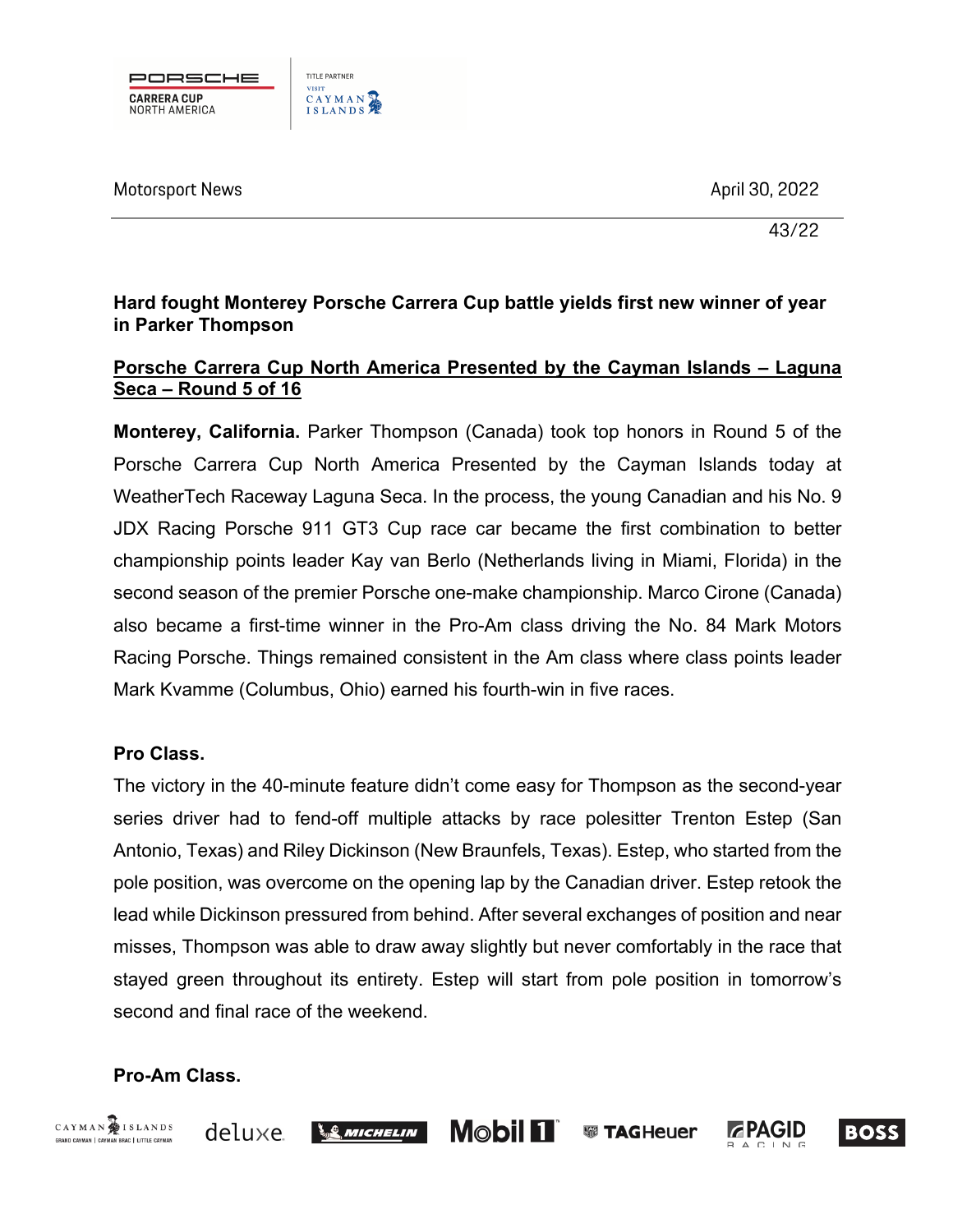

In only his second weekend in the Pro-Am class of Carrera Cup, Canada's Mark Cirone was able to claim victory in the category for drivers 35 – 56-years old. It was the first win for Mark Motors Racing in the series as well. Cirone drove a heads-up race battling with series' veterans Alan Metni (Austin, Texas) in the No. 99 Kelly Moss Porsche – who finished in second-place – and Curt Swearingin (Chattanooga, Tennessee) who drove the No. 17 ACI Motorsports Porsche to his second, third-place finish of the season.

## **Am Class.**

As a veteran racer, Mark Kvamme has found a natural home in his freshman year of Porsche one-make racing. The class polesitter ran up front all day in the No. 43 MDK Motorsports Porsche 911 GT3 Cup car. The class win was the points' leaders fourth of the season in the class for drivers 57-years-old and older. He bettered championship rival John Goetz (Weston, Connecticut) driving the No. 57 Wright Motorsports Porsche and Bill Smith (Dallas, Texas) in the No. 42 Topp Racing machine to the class win.

# **To the point.**

Thompson's win closed his championship gap to van Berlo but the Canadian remains 27 points behind his rival of last year. By virtue of his pole position (two points) and fastest race lap (one-point), Estep moves into third-place with 71-markers. Six points back is Thompson with 65. The two entered today's race tied. Metni moved to 104 points in the Pro-Am category, 59-points ahead of Justin Oakes (Houston, Texas). Kvamme further strengthened his lead in the Am class with 110 points to Goetz with 88 and Smith with 83.

## **Where to Watch.**

Replays of both races can be found on Porsche Motorsport North America TV presented by Deluxe: (https://www.youtube.com/c/PorscheMotorsportNorthAmerica).

# **Next Up.**









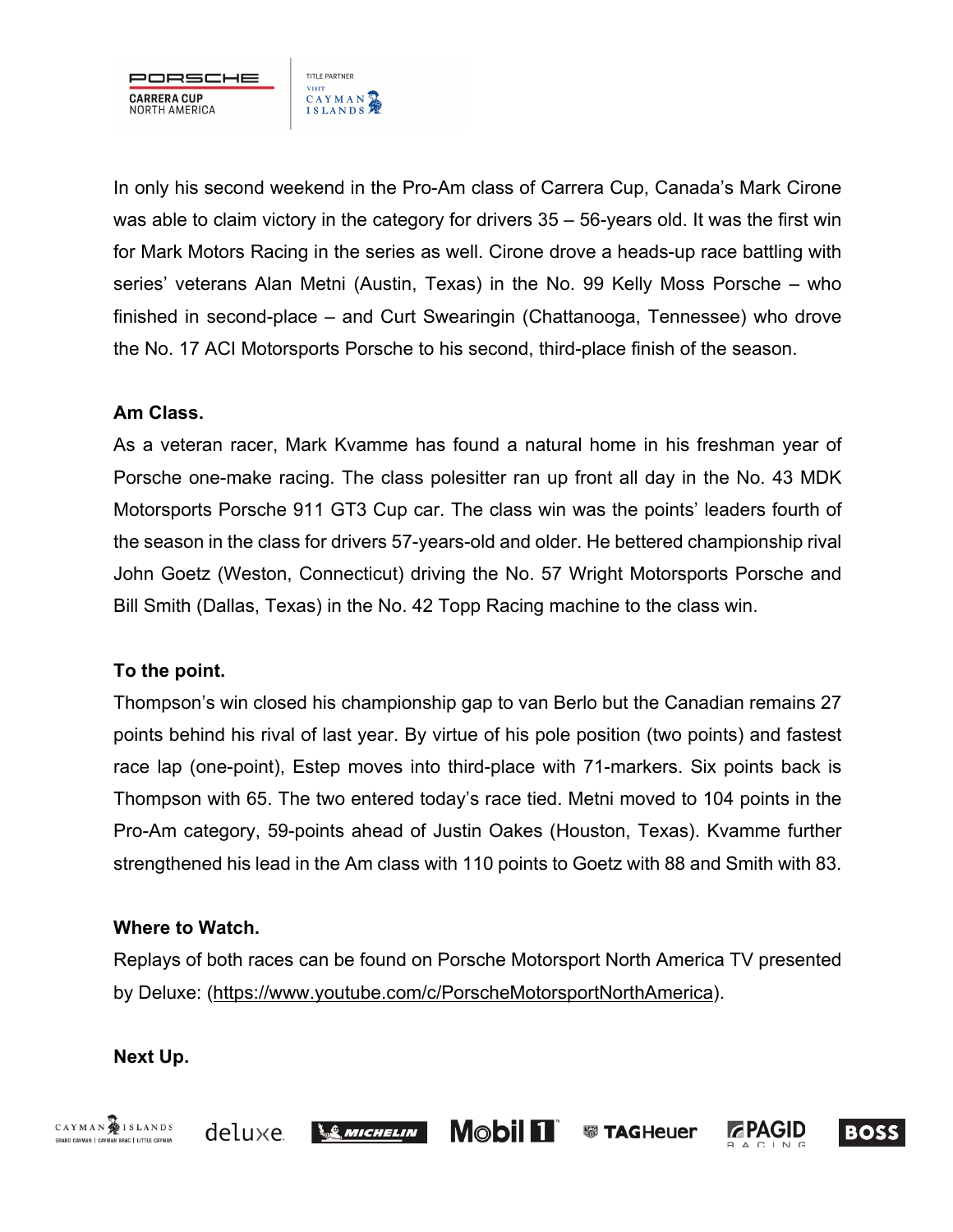

Round 6 of the Porsche Carrera Cup North America Presented by the Cayman Islands will take the green flag tomorrow, Sunday, May 1, at 8:40 a.m. local time (11:40 a.m. ET).

#### **Parker Thompson, No. 9 JDX Racing Porsche 911 GT3 Cup. Pro Class Winner.**

"That was probably my most intense battle for a win in sports cars. Usually, the fight lasts one or two laps, but we lasted the full 40-minute race grinding away on one-another. Awesome race. The key was to get out in the lead early. The clean air onto the splitter really makes a difference. That gives you just that little bit of an advantage to control the race and that is exactly what we did. Trenton is quick. He would have gotten by had he had the pace so that little advantage we had at the front is what tipped the balance towards us."

# **Marco Cirone, No. 84 Mark Motors Racing Porsche 911 GT3 Cup. Pro-Am Class Winner.**

"This is our second event. We were really concerned because we were almost a year behind on this new car. My team did such a great job of preparing the car and making it right for me. This car is a lot different [than other Porsche 911 GT3 Cup race cars he has driven] and this one is for the team. They did all the work and they deserve all the credit. Tomorrow is going to be a little bit harder, a little more aggressive. I expect tomorrow to be clean but slightly more aggressive."

## **Mark Kvamme, No. 43 MDK Motorsports Porsche 911 GT3 Cup. Am Class Winner.**

"This track is really brutal. The tire degradation is amazing. I'd say by lap ten I barely had any tire. Michelin makes a great tire, but it is like sandpaper out there. So, it was survival there the last ten laps. It was a good race. I am hoping for tomorrow morning, for race two, there will be a little more rubber on the track so we have a little more traction. Today, I was able to get a little bit ahead because Goetz got stuck behind another car so I was able to play with my line a little bit and I hope that will help me tomorrow.

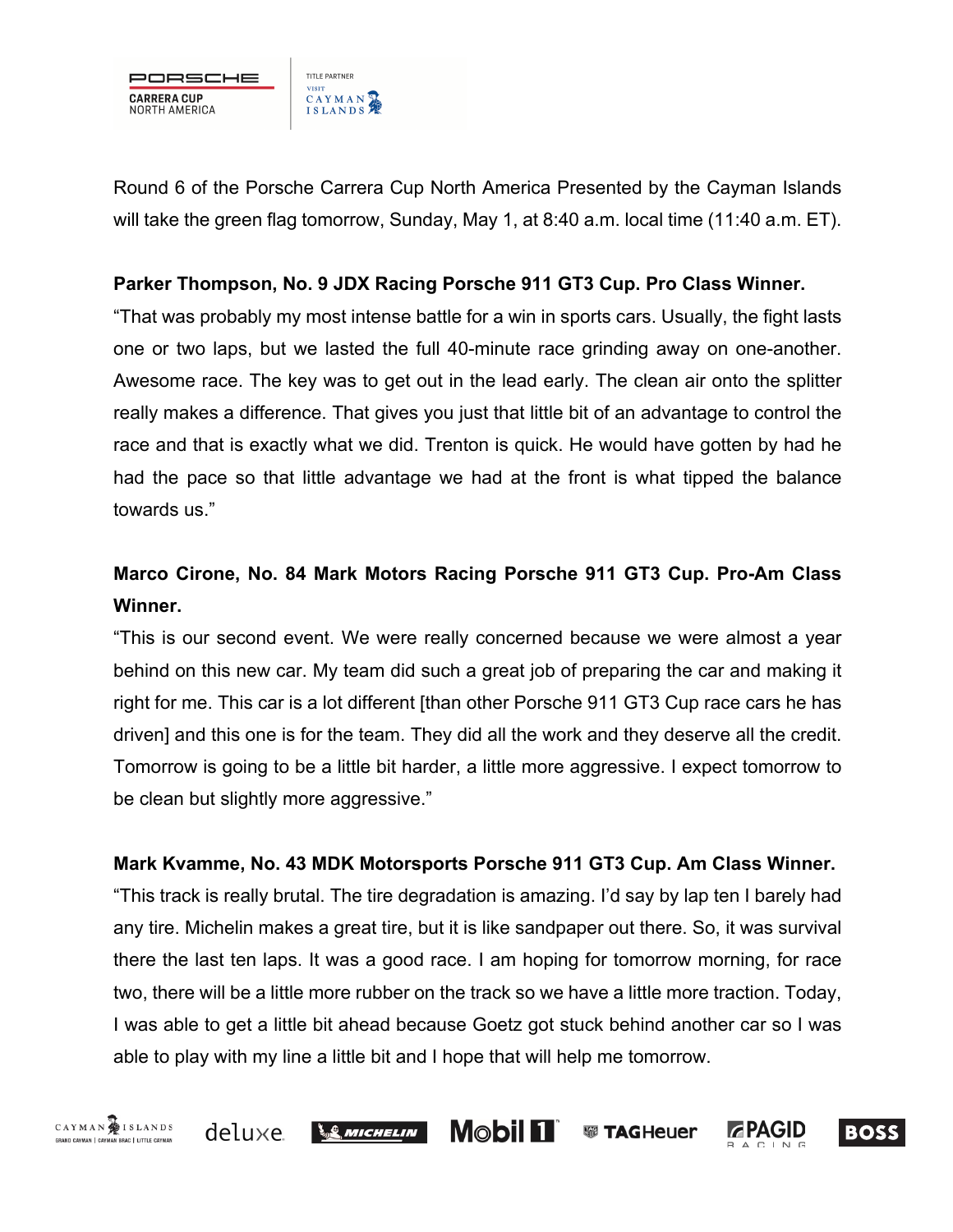PORSCHE **CARRERA CUP** NORTH AMERICA

#### **About the Cayman Islands.**

TITLE PARTNER

CAYMAN

**VISIT** 

The Cayman Islands, located an hour south of Miami in the vibrant tranquility of western Caribbean, is a premier destination for travelers, thrill-seeking divers, adventurous epicures, honeymooners and families alike. The trio of islands affords each guest with the ultimate setting to enjoy life's finest comforts, as the Caribbean's leading luxury lifestyle destination. Five-star resorts, high-end villas, condos and breathtaking beachfront properties unique to each island offer a myriad of accommodation options for discerning travelers to enjoy. Additionally, the Cayman Islands is frequently heralded as the "Culinary Capital of the Caribbean" and offers endless gastronomic experiences to delight even the most seasoned of palates.

The Cayman Islands, world-renowned for impeccable "Caymankind" hospitality also employs best-in-class health and sanitation protocols to keep visitors and locals safe. To learn more about the Cayman Islands, please go to www.visitcaymanislands.com; www.divecayman.ky or call your local travel agent. For the most up-to-date travel guidance and protocols, please visit: **https://www.exploregov.ky/coronavirus**.

## **Porsche Carrera Cup North America Presented by The Cayman Islands.**

Porsche Carrera Cup North America by The Cayman Islands is the premier one-make race series in the United States and Canada utilizing a combination of the latest Porsche 911 GT3 Cup race car, type 992, and MICHELIN® Pilot® Sport Cup N3 racing slick to challenge the best road and street race courses on the continent. The second season of the championship is scheduled to host 16-rounds at eight venues. Each 40-minute race counts toward a season-long driver and team championship in each of three classes: Pro, Pro-Am and Am.

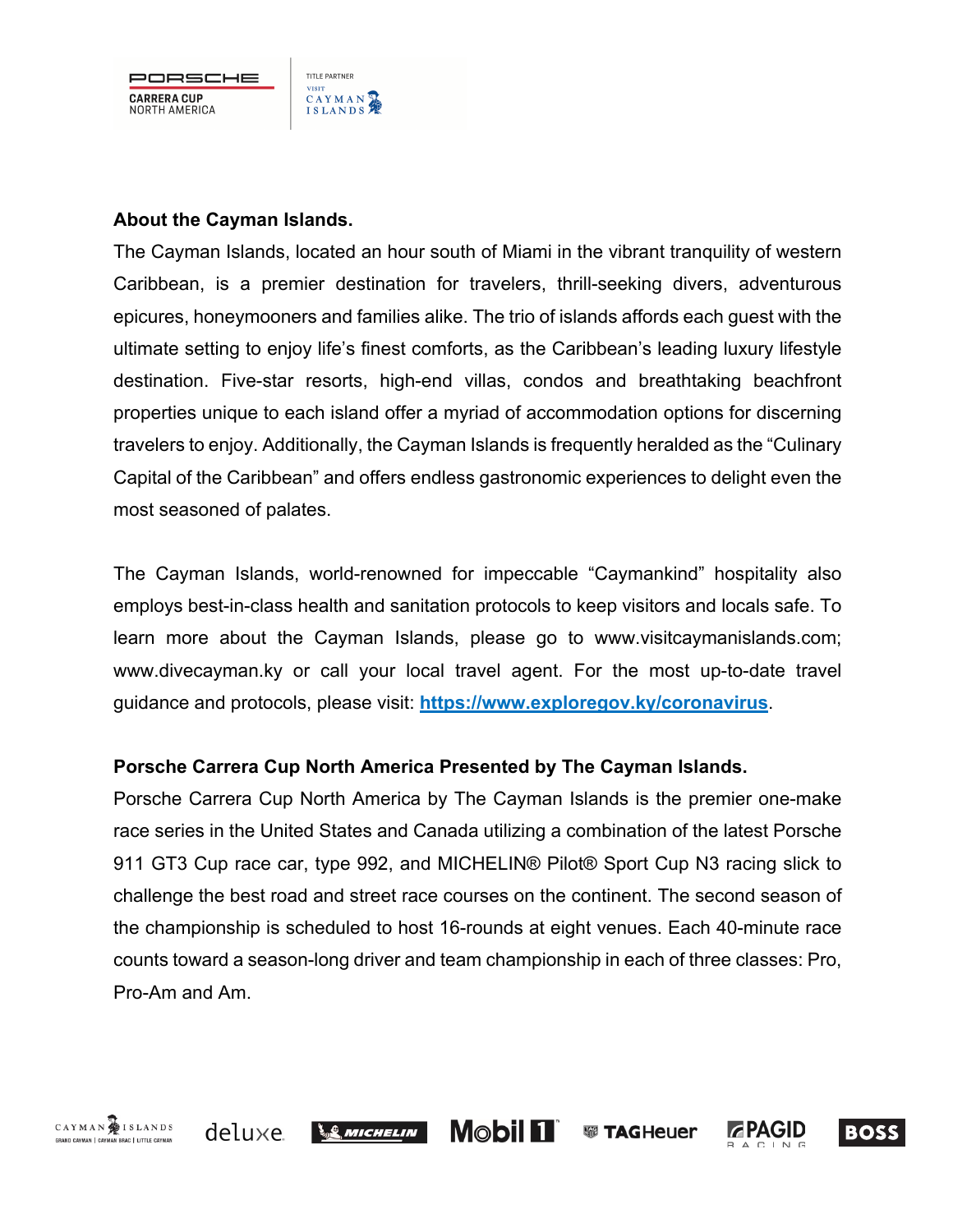

More on Porsche Carrera Cup North America by The Cayman Islands can be found at www.PorscheCarreraCup.us.

# **About Porsche Cars North America, Inc. | One Porsche Drive, Atlanta, GA 30354 USA**

Established in 1984, Porsche Cars North America, Inc. (PCNA) is the exclusive U.S. importer of the Porsche 911, 718 Boxster, 718 Cayman, Macan, Cayenne, Panamera and Taycan. Headquartered in Atlanta, Georgia, since 1998, PCNA is also home to the first Porsche Experience Center in North America featuring a module-based 1.6 mile driver development track, business center, and fine dining restaurant, 356. The company operates a second Porsche Experience Center near Los Angeles. That 53-acre complex features a driver development track with eight educational modules totaling 4.1 miles, a business center, and Restaurant 917. PCNA supports 194 independently owned and operated Porsche dealerships in the U.S., including supplying parts, service, marketing, and training. They, in turn, work to provide Porsche customers with a best-in-class experience that is in keeping with the Porsche brand's more than 70-year history of leadership in the advancement of vehicle performance, safety, and efficiency. PCNA is an indirect wholly-owned subsidiary of Porsche AG, which is headquartered in Stuttgart, Germany.

At the core of this success is Porsche's proud racing heritage that boasts some 30,000 plus motorsport wins to date.

Follow us: **twitter.com/porsche** | **facebook.com/porsche** | **instagram.com/porsche facebook.com/PECAtlanta**|**instagram.com/pecatl**|**facebook.com/pecla** | **instagram.com/pecla**

#### **Contacts.**







**● TAGHeuer**